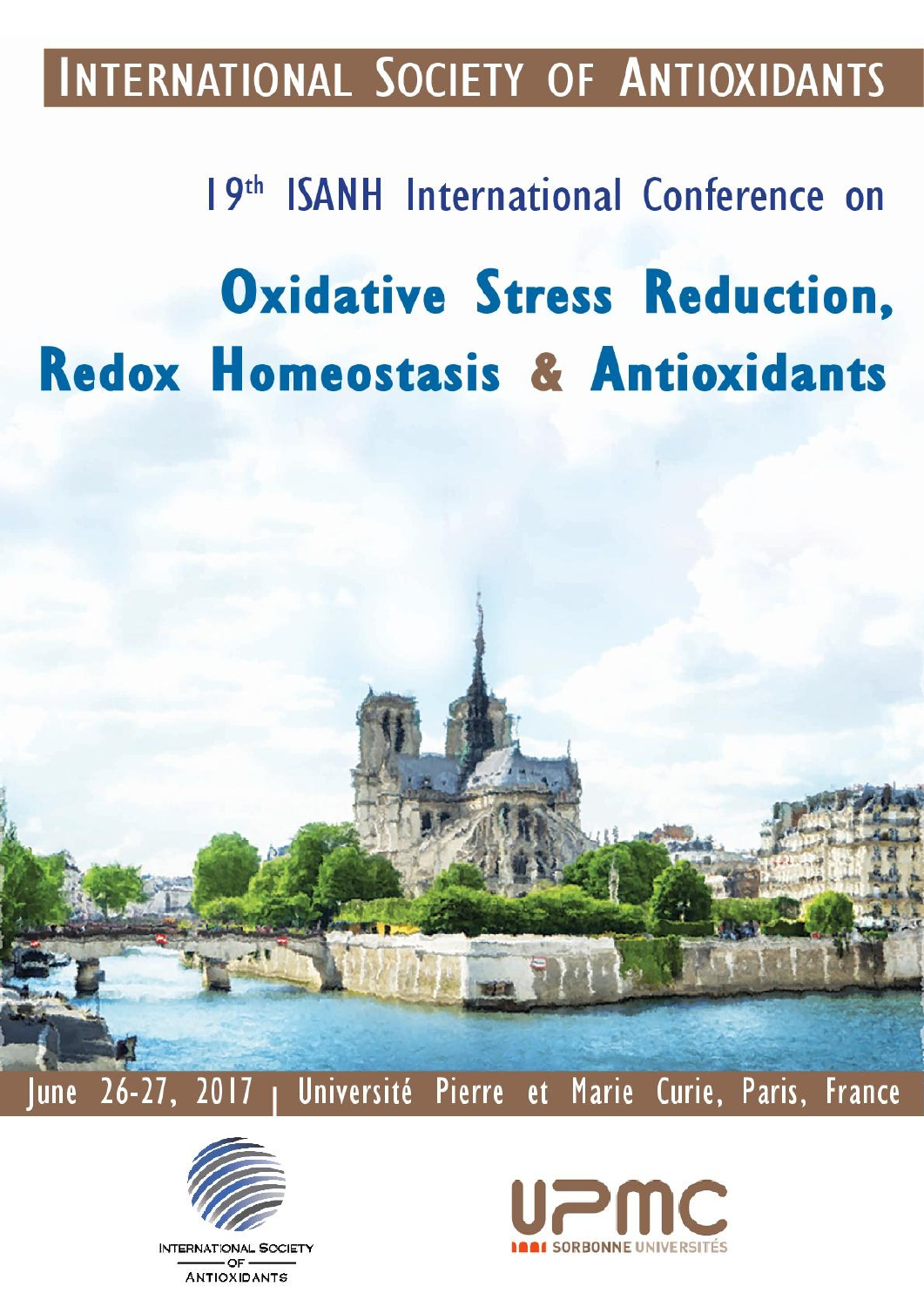# **WELCOME NOTE**

Dear Colleagues,

The 19th International Conference on Oxidative Stress Reduction, Redox Homeostasis and Antioxidants will be held at the Université Pierre & Marie Curie, Campus Jussieu in Paris, France on June 26 and 27, 2017.

During Paris Redox World Congress 2017, we will discuss the role of antioxidants as modulators of redox signaling pathways rather than players that counteract oxidative stress. Antioxidants affect cell signaling provided by redox processes. Mitochondria provide localized signaling and produce reactive oxygen species, ROS (i.e. Superoxide and Hydrogen Peroxide), which are signaling molecules generated by the respiratory chain.

Furthermore, we will analyze the mechanisms by which cells respond to oxidative stress and prevent cell damage and cell death, with a particular focus on neurons and neurological conditions, strokes, Alzheimer's disease, kidney, muscle, and liver pathologies. Additionally, the mechanisms of redox regulation of cellular processes will be discussed.

Little is known on the specific targets of ROS and how oxidant and antioxidant signals are transmitted in the cell. To understand mechanisms of redox control and their role in oxidative stress pathologies and aging, it is necessary to identify and dissect the function of the key players of redox processes. We will also highlight oxidative stress evaluation and discuss the recent advances on biomarkers, related to redox alteration.

Paris Redox 2017 aims to make an important contribution towards a better understanding of redox control in physiological and pathological states that will lead to new therapeutic and disease-preventive agents.

#### **Among strategic topics discussed during ISANH Paris Redox 2017:**

- Reactive Sulfide Species, Oxidative Stress and Redox Regulation-Modulation
- Oxidative Stress, Redox Regulation-Modulation and Redox-Active Agents
- Nrf2, Redox Signaling & Gene Regulation
- Oxidative Stress & Chronic Diseases
	- o Oxidative Stress & Ocular Diseases
	- o Oxidative Stress & Fertility
	- o Oxidative Stress & Cancer
	- o Oxidative Stress & Metabolic Syndrome
- Oxidative Stress, New Bio-sensors & Biomarkers: Imaging of Oxidative Stress in 2017
- Oxidative Stress, Antioxidants & Innovations

With this exciting program we wish to meet you in Paris.

#### **Frédéric Batteux – Pedro Buc Calderon - Marvin Edeas** – **Miria Ricchetti**

Chairperson of Paris Redox Scientific Committee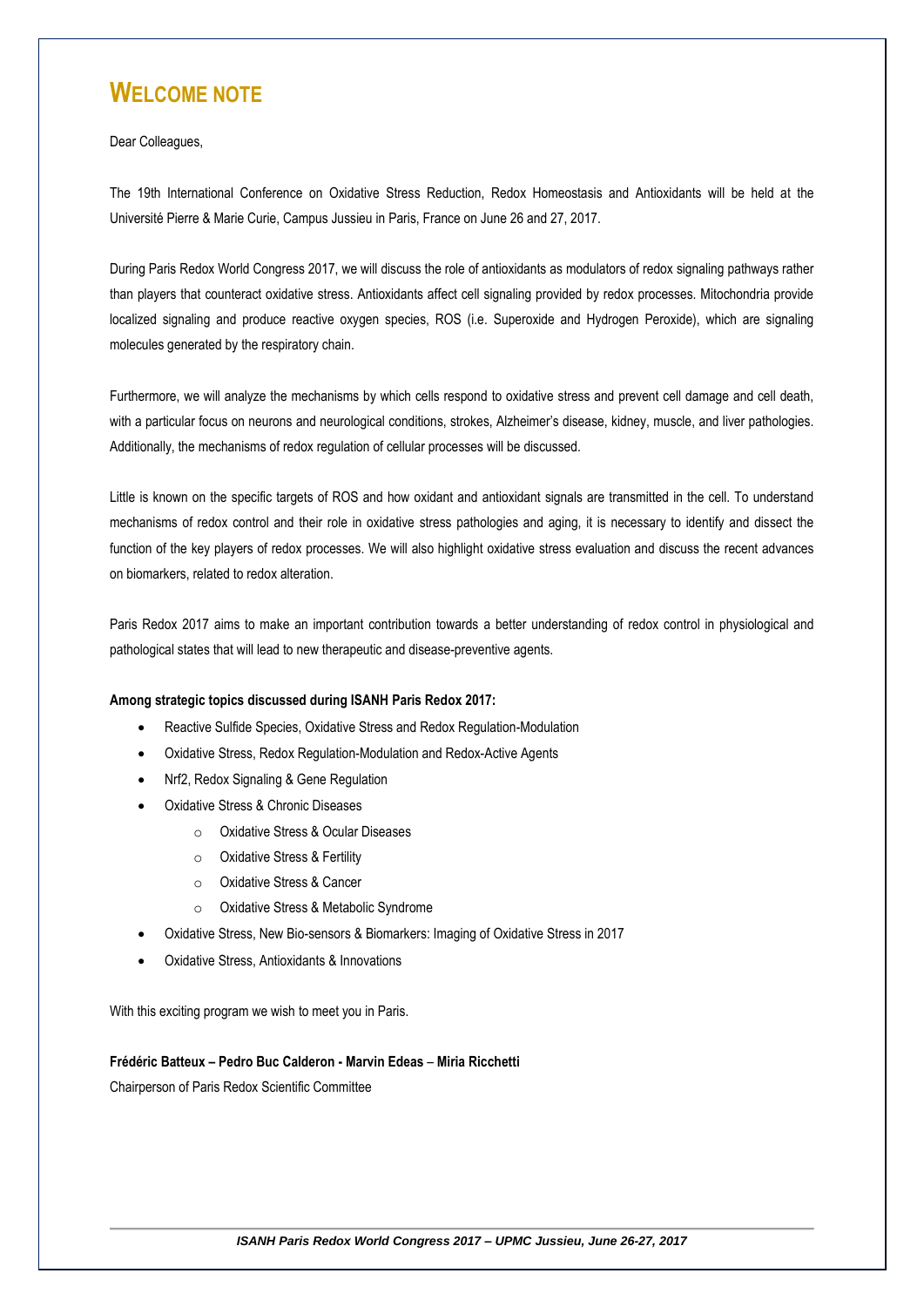

## **19 th International Conference on Oxidative Stress Reduction, Redox Homeostasis & Antioxidants**

**June 26-27, 2017 - Université Pierre & Marie Curie, Paris, France**

### **Day 1 - June 26, 2017**

#### **08:00 Welcoming & registration of attendees**

**08:55 Opening of Paris Redox International Conference by Chairpersons of the Scientific Committee Marvin Edeas, Frédéric Batteux, Pedro Buc Calderon, Miria Ricchetti**

> **Session 1: Reactive Sulfide Species, Oxidative Stress and Redox Regulation-Modulation** *Chaired by Frédéric Bouillaud, Marvin Edeas & Kenneth Olson*

**Introduction of the session: Mitochondria-microbiota: an intriguing relationship – strategic role of H2S Marvin Edeas,** Paris Descartes University, Institut Cochin, France

- **09:00 Metabolism of reactive sulfide species by "classical" antioxidants mechanisms: a parallel or predominant system? Kenneth Olson,** Indiana University School of Medicine, USA
- **09:20 Interaction of sulfide with cellular bioenergetics a first/last step in redox signaling? Frédéric Bouillaud,** Institut Cochin, INSERM, France
- **09:40 Integrating the chemical biology of Reactive Oxygen, Nitrogen and Sulfur Species: opportunities for redox signaling and precision medicine Martin Feelisch,** University of Southampton, United Kingdom
- **10:00 Redox signalling predicts disease progression and patient survival in various conditions Harry van Goor,** University Medical Center Groningen, The Netherlands
- **10:20 Questions to speakers**

#### *10:30 Coffee break & poster session*

**Session 2: Oxidative Stress, Redox Regulation-Modulation and Redox-Active Agents** *Chaired by Frédéric Bouillaud, Marvin Edeas & Kenneth Olson*

- **11:00 Role of iron overload initiating oxidative stress in congenital and acquired hemolytic anemias Eliezer Rachmilewitz,** Edith Wolfson Medical Center, Israel
- **11:20 Oxidative stress related history of patients with intracranial aneurisms Thierry Patrice,** CHU Nantes, France
- **11:40 Peroxiredoxin 1 protects telomeres from oxidative damage Joachim Lingner,** Ecole Polytechnique Fédérale de Lausanne, Switzerland
- **12:00 Redox regulation by Coenzyme A in mammalian cells Ivan Gout,** University College London, United Kingdom
- **12:20 Questions to speakers**

#### *12:30 Lunch break & poster session*

**Session 3: Nrf2, Redox Signaling & Gene Regulation** *Chaired by Laurent Marrot & Patrice Thierry*

- **14:00 Skin redox balance maintenance and the role of Nrf2 in dermatology: recent scientific advances Laurent Marrot,** L'Oréal Research & Innovation, France
- **14:20 Modulation of proteostasis by transcription factor Nrf2F2 and impact in Alzheimer's disease Ana Isabel Rojo Sanchís,** Center for Networked Biomedical Research in Neurodegenerative Diseases, Spain
- **14:40 Questions to speakers**

*Short oral presentations (7 minutes + 3)*

**14:50 Mitonneet, an Fe-S cluster–containing redox switch involved in a new pathway dedicated in cytosolic aconitase reactivation Marie-Pierre Golinelli-Cohen,** CNRS, France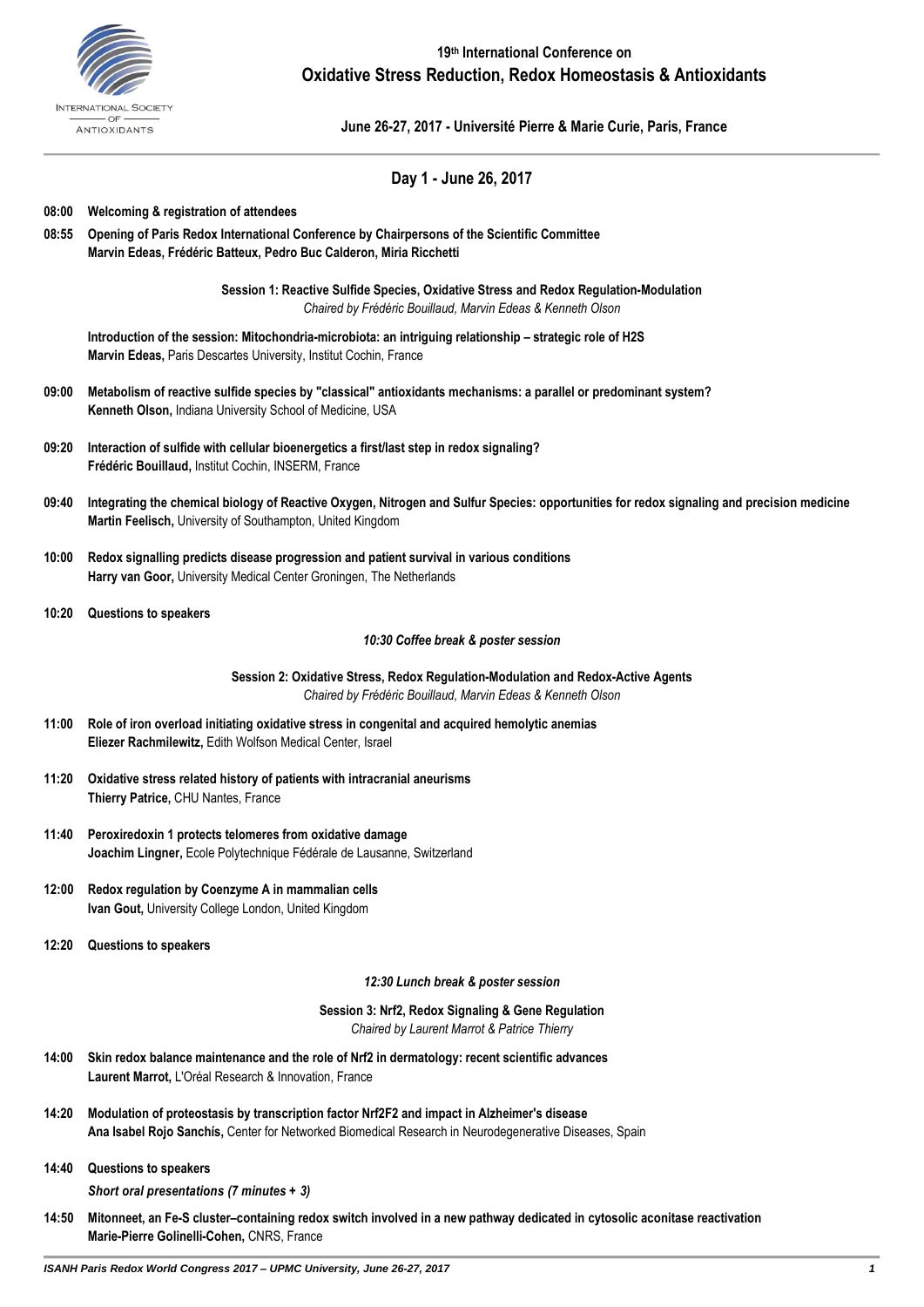- **15:00 A novel pathway for Nrf2 proteasomal degradation in response to respiratory syncitial virus infection Narayana Komaravelli,** University of Texas Medical Branch, USA
- 15:10 Genetic invalidation of the cystine importer XCT (SLC7A11) suppresses pancreatic ductal adenocarcinoma cell (PDAC) growth, survival, and **chemoresistance Milica Vucetic,** Centre Scientifique de Monaco, Monaco
- 15:20 Glutathione S-transferase P mediated protein S-glutathionylation of resident endoplasmic reticulum proteins influences sensitivity to drug**induced unfolded protein response Danyelle Townsend,** Medical University of South Carolina, USA
- **15:30 Reduced S-glutathionylation of estrogen receptor alpha promotes bone marrow derived dendritic cell differentiation Kenneth Tew,** Medical University of South Carolina, USA
- **15:40 Reactive Oxygen Species role in epithelial mesochymal transition and bioenergetic switch to glycolytic metabolism Sarah Adelaide Crawford,** Southern Connecticut State University, USA
- **15:50 Identification of protein targets of catechol estrogens in liver tissues using click chemistry-based activity probes coupled with quantitative proteomics Shu-Hui Chen,** National Cheng Kung University, Taiwan

#### *16:00 Coffee break & poster session*

**Session 4: Oxidative Stress & Chronic Diseases (Part 1)** *Chaired by Julie Lim & Carole Nicco*

#### *Oxidative Stress & Ocular Diseases*

- **16:30 New biological roles for the lens: implications for overall ocular health Julie Lim,** The University of Auckland, New Zealand
- **16:50 The two faces of oxidative stress: from stress-response to pathogenic damage. The example of glaucoma molecular pathogenesis Alberto Izzotti,** University of Genoa, Italy
- **17:10 Questions to speakers**

*Short oral presentations (7 minutes + 3)*

- **17:20 The nucleoredoxin-like 1 gene encodes for two proteins that contributes to a super-thioredoxin system Thierry Léveillard,** Institut de la Vision, France
- **17:30 The role of the cystine/glutamate antiporter (CGAP) in controlling redox balance in ocular tissues Renita Martis,** The University of Auckland, New Zealand
- **17:40 Endogenous lipid peroxidation product 9-HSa regulates progenitor fate in the vertebrate retina Shahad Albadri,** Institut Curie, France
- **17:50 Evaluation of antioxidant-based formulations for potential cataract treatment Nuran Ercal,** Missouri University of Science and Technology, USA

#### *Oxidative Stress & Organs Impairment*

- **18:00 HIV-1-TAT protein induces mitochondrial ROS production, DNA damage and genomic instability in human β-cells Rawan El Amine,** Institut Gustave Roussy, France
- **18:10 Functioning of brain and liver mitochondria of rats with experimental audiogenic epilepsy, characterized by the development of oxidative stress Galina Mironova,** Institute of Theoretical and Experimental Biophysics RAS, Russia
- **18:20 Mice lacking the genes for NAP(P)H quinone reductase (NQO1) or NQO2 are more susceptible to hyperoxic lung injury than wild type mice in vivo: rescue by beta-napthoflavone (bnf) administration Bhagavatula Moorthy,** Baylor College of Medicine, USA
- **18:30 End of the first day**
- **20:00 Paris Redox 2017 Dinner at Sofitel Paris Le Faubourg – Appointment in the lobby of the hotel** *15, rue Boissy d'Anglas, 75008 Paris / Metro stations: Metro line 8 at CONCORDE / Metro line 14 at MADELEINE / Metro line 1 at CONCORDE / Metro line 12 at CONCORDE*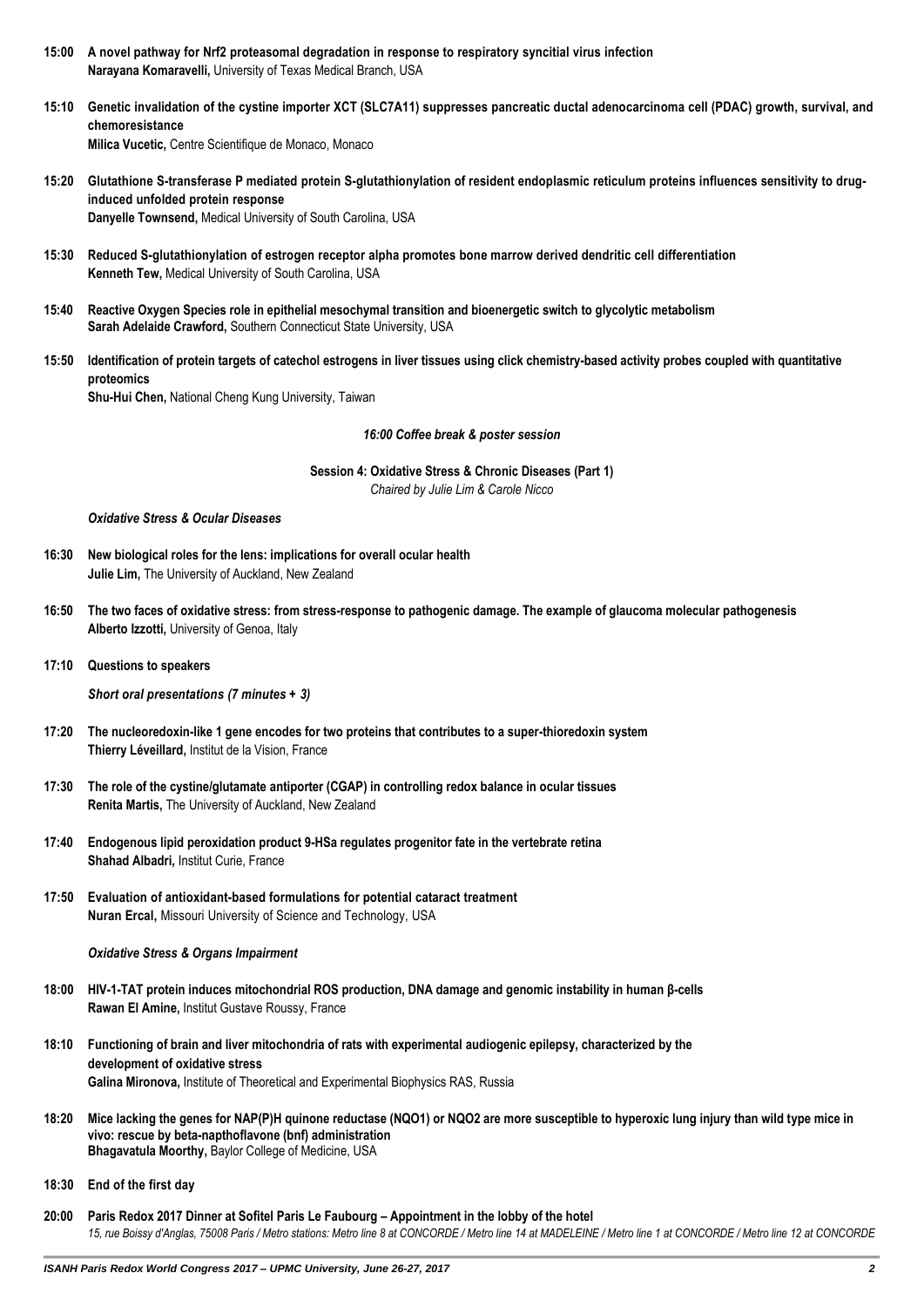#### **08:25 Welcoming & Registration of Attendees**

#### **Session 4: Oxidative Stress & Chronic Diseases (Part 2)**

*Chaired by Frédéric Batteux & Pedro Buc Calderon*

#### *Oxidative Stress & Fertility*

- **08:30 Male subfertility induced by heterozygous expression of catalytically inactive glutathione peroxidase 4 is rescued in vivo by systemic inactivation of the 15-lipoxygenase gene Astrid Borchert,** University Medicine Berlin-Charité, Germany
- **08:50 Placentation and oxidative stress: recent scientific advances Asif Ahmed,** Aston Medical School, Aston University, United Kingdom
- **09:10 Questions to speakers**

*Oxidative Stress & Cancer*

- **09:20 Redox cycling quinones display antibacterial activity against Helicobacter pylori. Is oxidative stress playing a role? Pedro Buc Calderon,** Université Catholique de Louvain, Belgium
- **09:40 Paradoxical effects of ros: increasing tumorigenesis but improving response to some chemotherapies Fatima Mechta-Grigoriou,** Institut Curie - INSERM U830, France
- **10:00 Dissecting the role of the endogenous antioxidant response in lung cancer Volkan Sayin,** NYU School of Medicine - Perlmutter Cancer Center, USA
- **10:20 Questions to speakers**

*10:30 Coffee break & poster session*

- **11:00 Metastatic reprogramming of lung cancer cells by antioxidants Clotilde Wiel,** University of Gotenburg, Sweden
- **11:20 Role of compartmentalized ROS and oxidative stress in angiogenesis and cancer Massimo Santoro,** University of Turin, Italy
- **11:40 Questions to speakers**

*Short oral presentations (7 minutes + 3)*

- **11:50 A systems biology identification of prognostic markers of survival and progression in hepatocellular carcinoma patients indicates functional differences in redox metabolism Rui Benfeitas,** KTH - Royal Institute of Technology, Sweden
- **12:00 Changes in cellular uric acid homeostasis facilitated by glucose transporter 9 (glut9) drive activin sensitivity and prostate cancer cell behaviour Andrew Bahn,** University of Otago, New Zealand
- **12:10 Inhibition of NADPH oxidases induces oxidative stress and apoptosis in acute myeloid leukemia cells Hassan Dakik,** Université François Rabelais, France
- **12:20 Bone marrow oxidative stress and specific antioxidant signatures in myelodysplastic syndromes Frédéric Picou,** CNRS-Université de Tours, France

*12:30 Lunch break & poster session*

*Chaired by Miria Ricchetti & Jumana Saleh*

#### *Oxidative Stress & Metabolic Syndrome*

- **13:45 Regional fat distribution in woman: the relation to lipogenic hormones, metabolic syndrome markers and oxidative risk Jumana Saleh,** Sultan Qaboos University, Oman
- 14:10 A low risk, non-invasive means to achieve wellness by overcoming physical inactivity; fibromyalgia & hypertension **Marvin A. Sackner,** Sackner Wellness Products LLC, USA